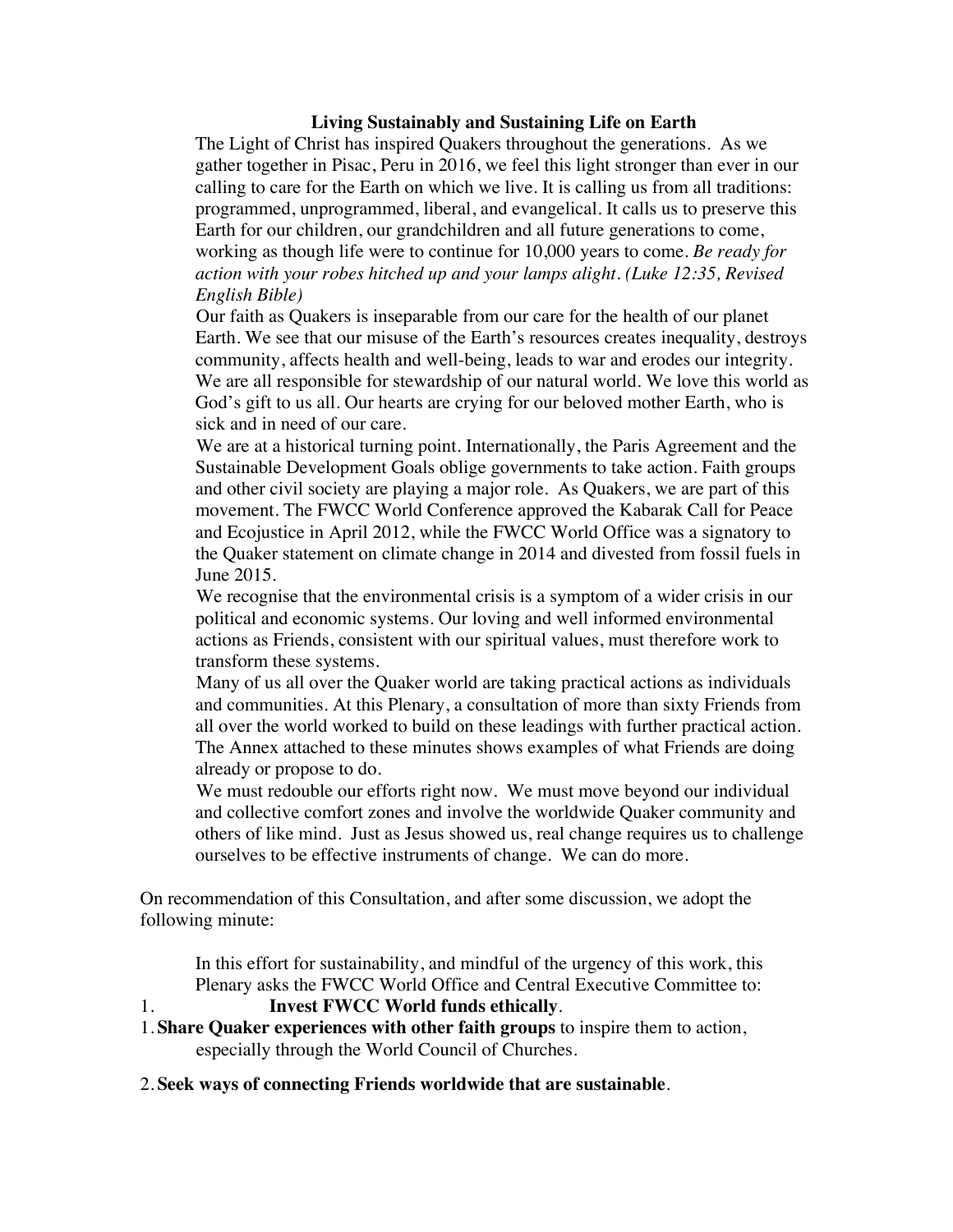3. **Facilitate dissemination of training materials on sustainability issues** for Quaker leaders, pastors and teachers.

This FWCC Plenary Meeting also asks all Yearly Meetings to:

- 1.**Initiate at least two concrete actions** on sustainability within the next 12 months**.** These may build on existing projects of individuals or monthly meetings or they may be new initiatives. We ask that they encourage Young Friends to play key roles. We ask that meetings minute the progress and results, so as to share them with FWCC and Quaker meetings.
- 2. **Support individuals and groups in their meetings** who feel called to take action on sustainability.
- 3. **Support the work done by Quaker organisations** such as the Quaker United Nations Office and the Quaker Council for European Affairs to ensure that international agreements and their implementation support sustainability.

This FWCC Plenary Meeting asks individual Friends and groups (such as Monthly Meetings, Worship Groups and ad hoc groups within Meetings) to **Share inspiring experiences of living sustainably** on the new "sustainability webpage" of the Quakers in the World Website (http://www.quakersintheworld.org/). This webpage can be used as a source of ideas, inspiration and action.

## *Annex to the Minute: Possibilities for practical sustainability action from the Pisac consultation*

*Individuals can:*

- 1. Dedicate personal time to nature.
- 2. Reduce consumption and use your consumer buying power to create change.
- 3. Cut down on meat consumption, be aware of energy costs in production and transport of all foods and methane from ruminant animals, support sustainable agriculture.
- 4. Travel cycle, walk, use public transport or alternatives to private cars, keep air travel to a minimum.
- 5. Grow your own food and plant trees.
- 6. Be politically active in promoting sustainability concerns.
- 7. Share environmental concerns through books, publications, conversations, electronic media
- 8. Reduce energy use.
- 9. Use less water and harvest water.
- 10. Make time for spiritual connection with God.

## *Monthly Meetings, Worship Groups and small groups within Meetings can:*

1. Live in a community, share housing, participate in a transition town movement.

2. Educate yourself and others.

3. Share transport and equipment.